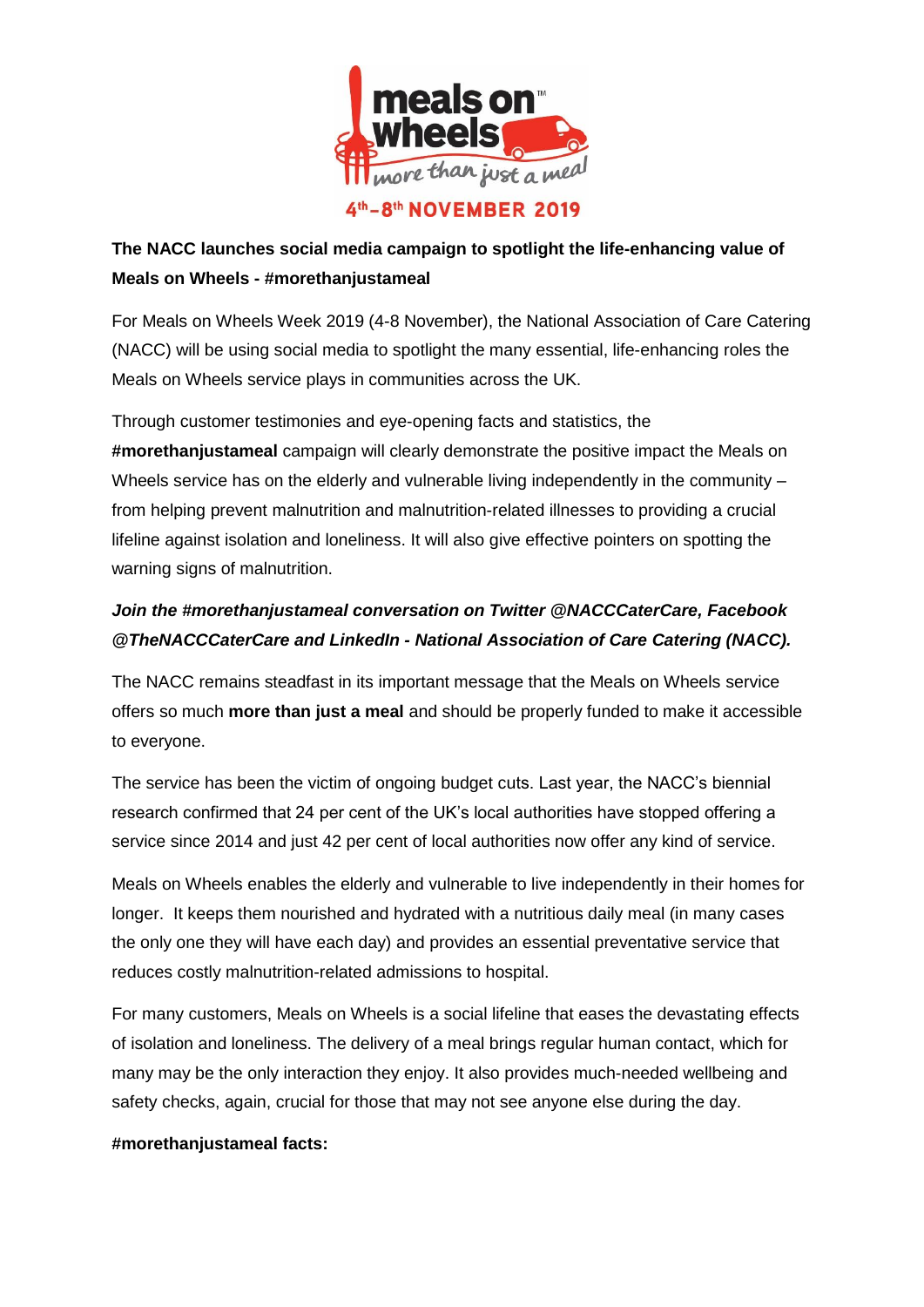- The cost of malnutrition to the health and social care systems in the UK is £20 billion<sup>1</sup>
- 1 in 10 people over 65 are suffering from, or are at risk of undernourishment<sup>2</sup>
- A person who is not eating enough can become undernourished in as little as 2-3 days<sup>3</sup>
- 49% of people aged 65 and above (equivalent to over 5 million individuals) say the television or pets are their main form of company $4$  Meals on Wheels drivers are sometimes the only person many see in the course of the day
- Older people who are underweight are twice as likely to be admitted to hospital and will take longer to recover from illness and surgery<sup>1</sup>
- $\bullet$  12% of those aged over 65 find it difficult to get to their local supermarket<sup>2</sup>. Meals delivered safely to the home meeting nutritional needs helps old people

Sue Cawthray, National Chair of the NACC, said: "Meals on Wheels is a fantastic service and it's really important that we continue to talk about the enormous social contribution it makes. That's exactly what we're doing with our #morethanjustameal campaign. We want to make sure people understand the prevalence and impact of malnutrition and social isolation amongst the elderly and vulnerable in our communities and the many benefits the service offers to combat both. By sharing facts and humanising the issue by hearing directly from Meals on Wheels customers like Mrs Finney and Mr Shambrook, we will achieve this and be in a stronger position to increase the pressure on government to protect the service through greater social care funding.

"We've seen a steady decline in Meals on Wheels provision and if this continues, as the older population continues to grow, we'll only see a rise in malnutrition, social isolation and loneliness. Winter is fast approaching and the colder weather and darker nights make older people more vulnerable. The UK's Meals on Wheels network provides nutritious meals, wellbeing and safety checks and much needed human contact. The NACC is committed to protecting this vital lifeline and we urge all our members, partners and industry colleagues to get online and engage with us for Meals on Wheels Week and help share this very important message."

Across the country, NACC members will also be putting on special events and activities to raise awareness of the Meals on Wheels service and its fantastic contribution to the community. These include inviting local VIPs to join a delivery, Meals on Wheels Week menus and blogs, as well as the social media engagement.

*For more information about the NACC and Meals on Wheels Week 2019 visit [www.thenacc.co.uk](http://www.thenacc.co.uk/) or contact 08707 480 180 / [info@thenacc.co.uk](mailto:info@thenacc.co.uk)*

ENDS

#### **Notes to editors:**